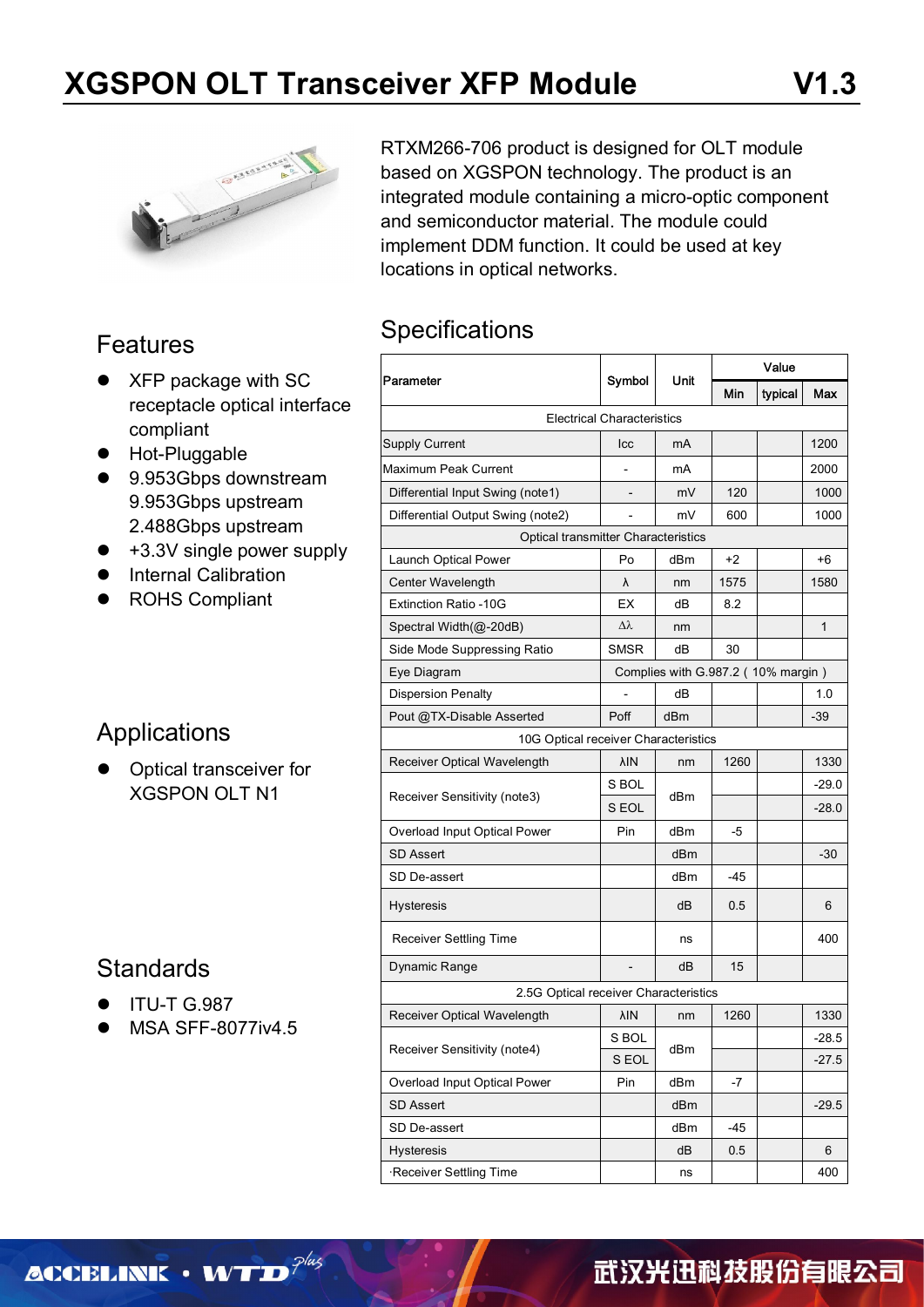## **XGSPON OLT Transceiver XFP Module V1.3**

| Dynamic Range |  |  |
|---------------|--|--|
|               |  |  |

- AC coupled internally;
- DC coupled internally;
- **3.** Measured with a PRBS  $2^{31}$ -1 NRZ test pattern,  $@9.953Gb/s$ , EX=8.2dB, BER<10<sup>3</sup>
	- 4. Measured with a PRBS  $2^{23}$ -1 NRZ test pattern,  $\overline{Q}$ 2.488Gb/s, EX=8.2dB, BER<10<sup>-4</sup>

## Ordering Information

|         | Specification        |                                      |            |             |            |                                        |      |              |        |
|---------|----------------------|--------------------------------------|------------|-------------|------------|----------------------------------------|------|--------------|--------|
| Part No | Data rate<br>Package |                                      | ∟aser      | Power       |            | Detector Sensitivity                   | Temp | <b>Reach</b> | Center |
|         |                      | Wavelength(nm)                       |            |             |            |                                        |      |              |        |
|         |                      | RTXM266-706 XFP SC 9.953/9.953&2.488 | <b>EML</b> | $+2$ ~+6dBm | <b>APD</b> | $\le$ -28dBm $\mid$ 0~70°C $\mid$ 20km |      |              | 1577nm |

### **Absolute Maximum Ratings**

| Parameter                 | Symbol    | Unit | Min   | Max    |
|---------------------------|-----------|------|-------|--------|
| Storage Temperature Range | <b>Ts</b> | оC   | $-40$ | $+85$  |
| Relative Humidity         | <b>RH</b> | %    |       | 95     |
| Power Supply Voltage      | Vcc       |      |       | $+3.6$ |

## **Recommended Operating Conditions**

| Parameter                        | Symbol | Unit | Min  | Typ | Max  |
|----------------------------------|--------|------|------|-----|------|
| Operating Case Temperature Range | Тc     | оC   |      |     | 70   |
| Power Supply Voltage             | Vcc    |      | 3.13 | 3.3 | 3.47 |
| Power Consumption                | D      | W    |      |     | 4.0  |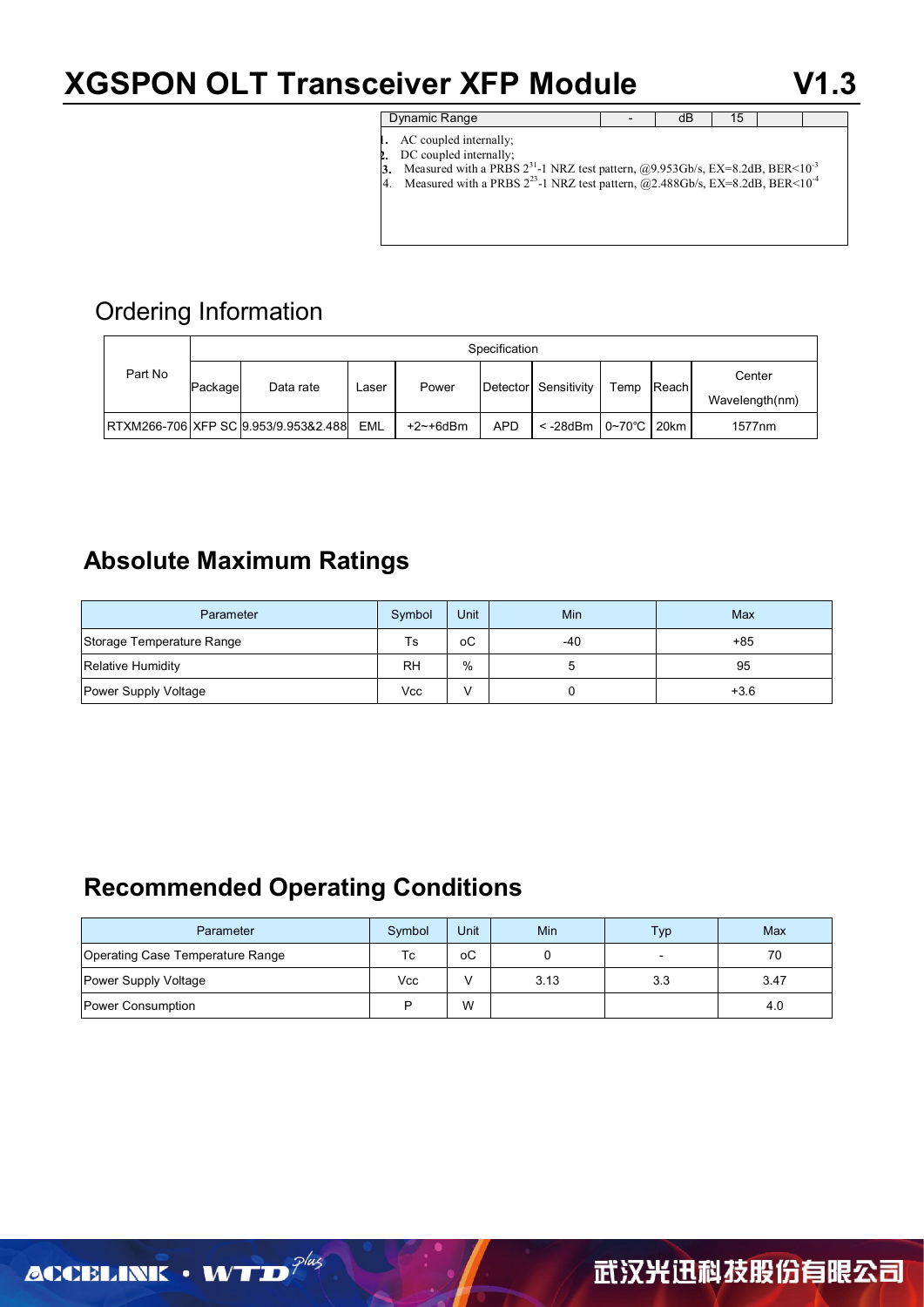





Unit: mm Unspecified Tolerance:  $\pm$ 0.1mm

| Feature           | <b>Test Method</b>  | Performance                   |             |  |
|-------------------|---------------------|-------------------------------|-------------|--|
| <b>RoHS</b>       | BS EN 1122: 2001    | Pb                            | $<$ 1000ppm |  |
|                   | US EPA METHOD 3050B | $Cr6+$                        | $<$ 1000ppm |  |
|                   | US EPA METHOD 3052  | Hg                            | $<$ 1000ppm |  |
|                   | US EPA METHOD 3060A | <b>PBB</b>                    | $<$ 1000ppm |  |
|                   |                     | <b>PBDF</b>                   | $<$ 1000ppm |  |
|                   |                     | Cd                            | $<$ 100ppm  |  |
| Electrostatic     | MIL-STD-883E        | Class 1 (>1.5kV) - Human Body |             |  |
| Discharge (ESD)   | Method 3015.7       | Model                         |             |  |
| to the Electrical |                     |                               |             |  |
| Pins              |                     |                               |             |  |